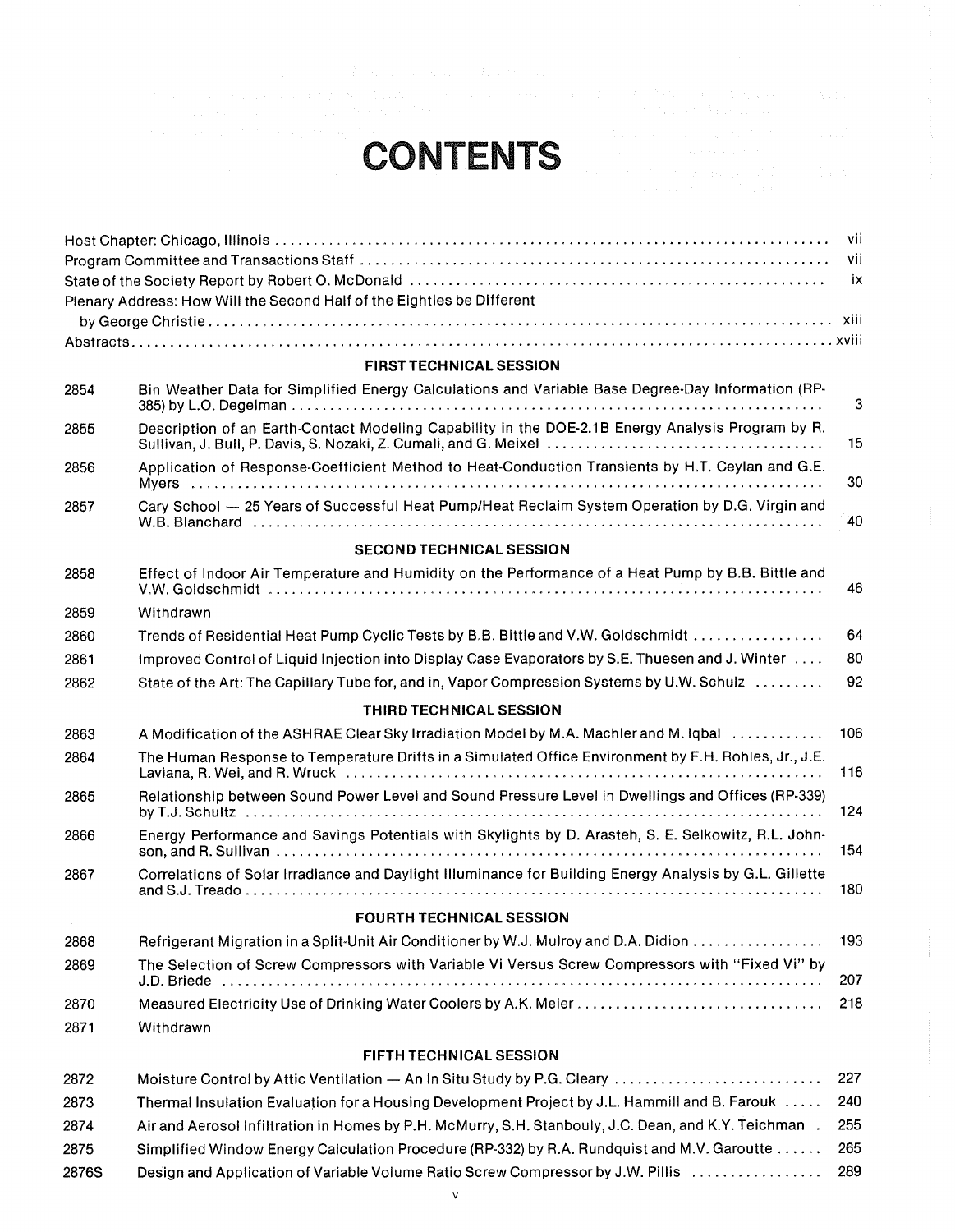## SIXTH TECHNICAL SESSION

| 2877 | An Experimental Investigation of Heat Transfer in Forced Convection Condensation of Oil-Refrigerant<br>Mixtures (RP-221) by J.A. Tichy, N.A. Macken, and W.M.B. Duval | 297    |
|------|-----------------------------------------------------------------------------------------------------------------------------------------------------------------------|--------|
| 2878 | The Influence of Two-Phase Flow on a Coriolis Effect Mass Flow Meter by P.J. Hawken, P.F. Hearty,                                                                     | 310    |
| 2879 | Steady-State One-Dimensional Water Vapor Movement by Diffusion and Convection in a Multilayered                                                                       | 322    |
| 2880 | An Experimental Investigation of Forced-Convection Condensation during Annular Flow Inside a                                                                          |        |
|      | <b>SEVENTH TECHNICAL SESSION</b>                                                                                                                                      |        |
| 2881 | Mechanism of Oil-R12 Reactions - The Role of Iron Catalyst in Glass Sealed Tubes by K.S. San-                                                                         | 356    |
| 2882 | Evaluation of Sizing Methods for Steam Condensate Systems (RP-418) by R.H. Howell                                                                                     | 370    |
| 2883 | Thermal and Corrosion Analysis of Chimney Systems by J.F. Schulz and K.A. Schultz  391                                                                                |        |
| 2884 | A New Energy Saving Process for Air Dehumidification: Analysis and Applications by G. Scalabrin and<br>$C$ $C$ $\sim$ $\sim$ $\sim$ $\sim$ $\sim$ $\sim$              | $\sim$ |

| 2885 | Finned-Tube Contact Conductance: Investigation of Contacting Surfaces (RP-295) by J.W. Sheffield, |  |  |
|------|---------------------------------------------------------------------------------------------------|--|--|
|      |                                                                                                   |  |  |

### SOCIETY BUSINESS

|  | t kallulus suunnusta tarja sitestaan talaksi taasikaan arvoota tuna mistaan kanaan taasi labiatat kan aatta tun                                                         |  |
|--|-------------------------------------------------------------------------------------------------------------------------------------------------------------------------|--|
|  | 医无力能 法国家 超级 经实际经济公司 化磷酸盐 医大脑支气管 医心包 医致病性腹股沟 化二硫酸盐 计分类                                                                                                                   |  |
|  | 医特罗氏征 医血管 医血管病 医白色 医血管 医血管 医血管 医血管 医血管 医血管 医心包 医骨质 医血管 医神经                                                                                                              |  |
|  | 医三角膜 医氯化物 医内皮下的 医弗里克氏试验检梅毒杆菌 医胸膜炎 医致病性 医马克氏反射 医单纯性性白细胞<br>Mikropolis in the parameter of the company of the company of the company of the company of the company of the |  |
|  | s constitution and the constitution of the constitution of the constitution of the constitution of the constitution                                                     |  |
|  |                                                                                                                                                                         |  |
|  | 计数据数据 医神经性梅毒杆菌 经保险税 经预算的现在分词 医白细胞 医白色性脑炎 医血管 计数据 医胸膜炎                                                                                                                   |  |
|  | 1980 - Andrea Stadt Gallery, amerikansk politiker († 1930)<br>1900 - Johann Barn, amerikansk politiker († 1900)                                                         |  |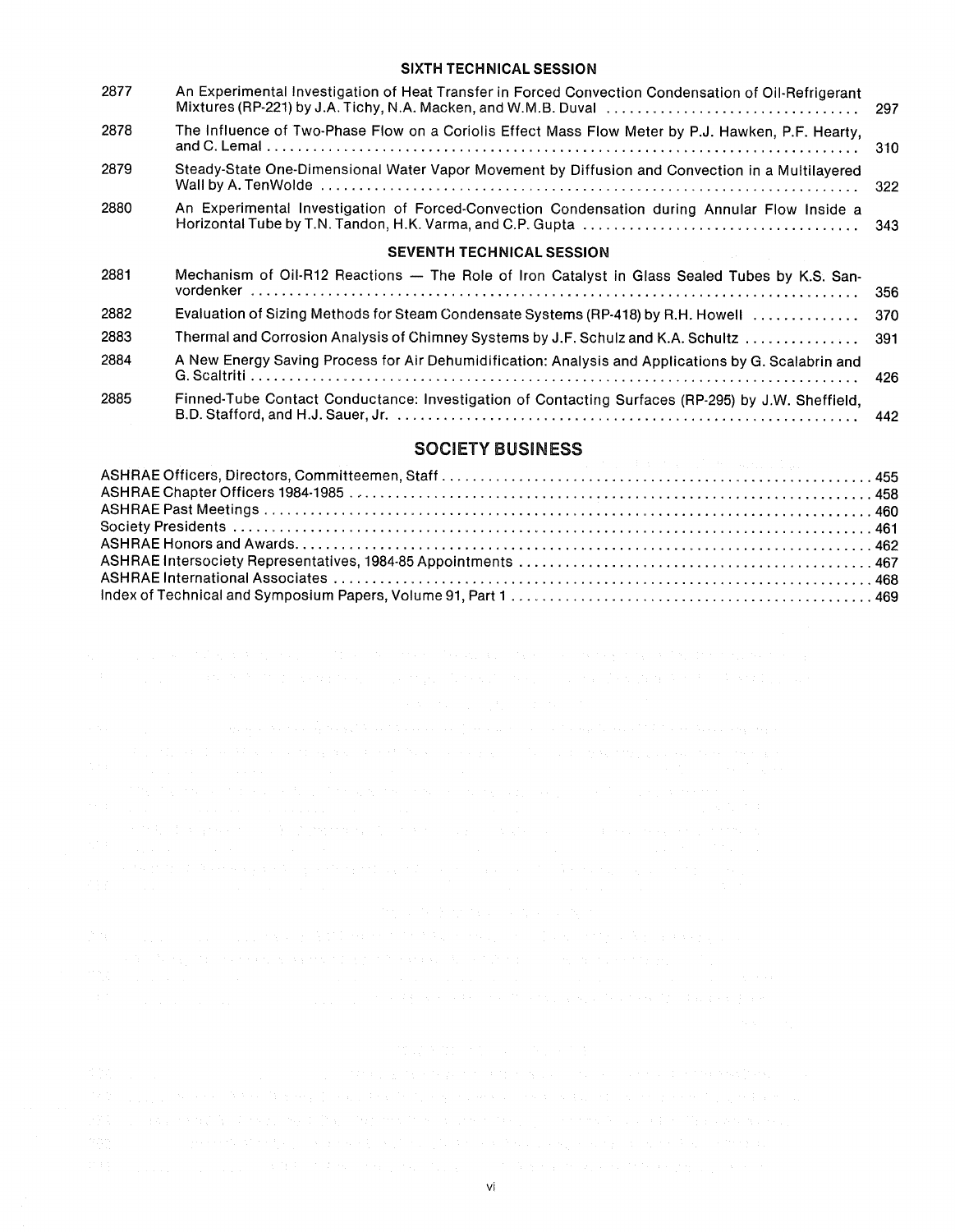# CONTENTS

| Program Committee and Transactions Staff (ed. to accommodate content of the contract of the Program Committee and Transactions Staff (ed. to accommodate content of the Program Committee and Transactions Staff (ed. to accom |  |
|--------------------------------------------------------------------------------------------------------------------------------------------------------------------------------------------------------------------------------|--|
|                                                                                                                                                                                                                                |  |

| CH-85-1 | CONTROLS OF ICE AND CHILLED WATER STORAGE SYSTEMS                                                                                                                                                             |     |
|---------|---------------------------------------------------------------------------------------------------------------------------------------------------------------------------------------------------------------|-----|
|         |                                                                                                                                                                                                               | 5   |
|         |                                                                                                                                                                                                               | 12  |
|         | Operation and Control of Energy Storage Systems by G. Shavit and H. Goodman                                                                                                                                   | 24  |
|         |                                                                                                                                                                                                               | 32  |
| CH-85-2 | BOILER AND FURNACE SIMULATION MODELS AND RESULTS                                                                                                                                                              |     |
|         | A General Computer Simulation Model for Furnaces and Boilers by G. Claus and W. Stephan<br>Research of a Good Boiler Model for HVAC Energy Simulation by J.J. Lebrun, J. Hannay, J.M. Dols, and               | 47  |
|         |                                                                                                                                                                                                               | 60  |
|         | A Simple Boiler Model by T.G. Malmstrom, B. Mundt, and A.G. Bring                                                                                                                                             | 87  |
|         | Furnace and Boiler System Efficiency and Operating Cost versus Increased Cycling Frequency by U.                                                                                                              | 109 |
|         | A Mechanistic Model for Warm-Air Furnaces by C.O. Pedersen, M.T. McCulley, and J.L. Nicol                                                                                                                     | 131 |
| CH-85-3 | RESIDENTIAL AIR-TO-AIR HEAT EXCHANGERS                                                                                                                                                                        |     |
|         | Onset of Freezing in Residential Air-to-Air Heat Exchangers by W.J. Fisk, R.E. Chant, K.M. Archer, D.                                                                                                         | 145 |
|         | Performance of Residential Air-to-Air Heat Exchangers During Operation with Freezing and Periodic<br>Defrosts by W.J. Fisk, R.E. Chant, K.M. Archer, D. Hekmat, F.J. Offermann, III, and B.S. Pedersen        | 159 |
|         | Formaldehyde and Tracer Gas Transfer Between Airstreams in Enthalpy-Type Air-to-Air Heat Ex-<br>changers by W.J. Fisk, B.S. Pedersen, D. Hekmat, R.E. Chant, and H. Kaboli                                    | 173 |
| CH-85-4 | <b>VARIABLE PRESSURE/VOLUME WATER SYSTEMS</b>                                                                                                                                                                 |     |
|         | System Analysis for a Campus-Type Chilled Water System by J. B. Rishel                                                                                                                                        | 189 |
|         | Variable Speed Pumps for Water Chillers, Water Coils, and Other Heat Transfer Equipment by W.W.                                                                                                               | 202 |
|         | Design and Evaluation of Variable Speed Pumping Systems by B.P. Zell                                                                                                                                          | 214 |
|         | Variable Flow in Hydronic Systems for Improved Stability, Simplicity, and Energy Economics by W.J.                                                                                                            | 224 |
| CH-85-5 | RECENT DEVELOPMENTS IN NONAZEOTROPIC REFRIGERANT MIXTURE TECHNOLOGY                                                                                                                                           |     |
|         | Internal Performance of a Refrigerant Mixture in a Two-Evaporator Refrigerator by W.F. Stoecker                                                                                                               | 241 |
|         | Equation of State-Based Thermodynamic Charts for Nonazeotropic Refrigerant Mixtures by P.A.<br>Domanski and D.A. Didion (a) and a contract of the contract of the contract of the contract of the contract of | 250 |
|         | The Importance of Including the Liquid Phase in Equations of State for Nonazeotropic Refrigerant<br>$\sim 10^{-1}$                                                                                            | 260 |
| CH-85-6 | NEW AIR-CONDITIONING SYSTEMS FOR HOSPITALS                                                                                                                                                                    |     |
|         | The HVAC System at Kaohsiung Medical College Hospital by S.M. Wen                                                                                                                                             | 277 |
|         | Prevention of Airborne Infection During Surgery by F.H. Howorth                                                                                                                                               | 291 |
|         | VAV for Hospital Rooms - An Application Example by R.K. Betz and G.S. Diehl                                                                                                                                   | 305 |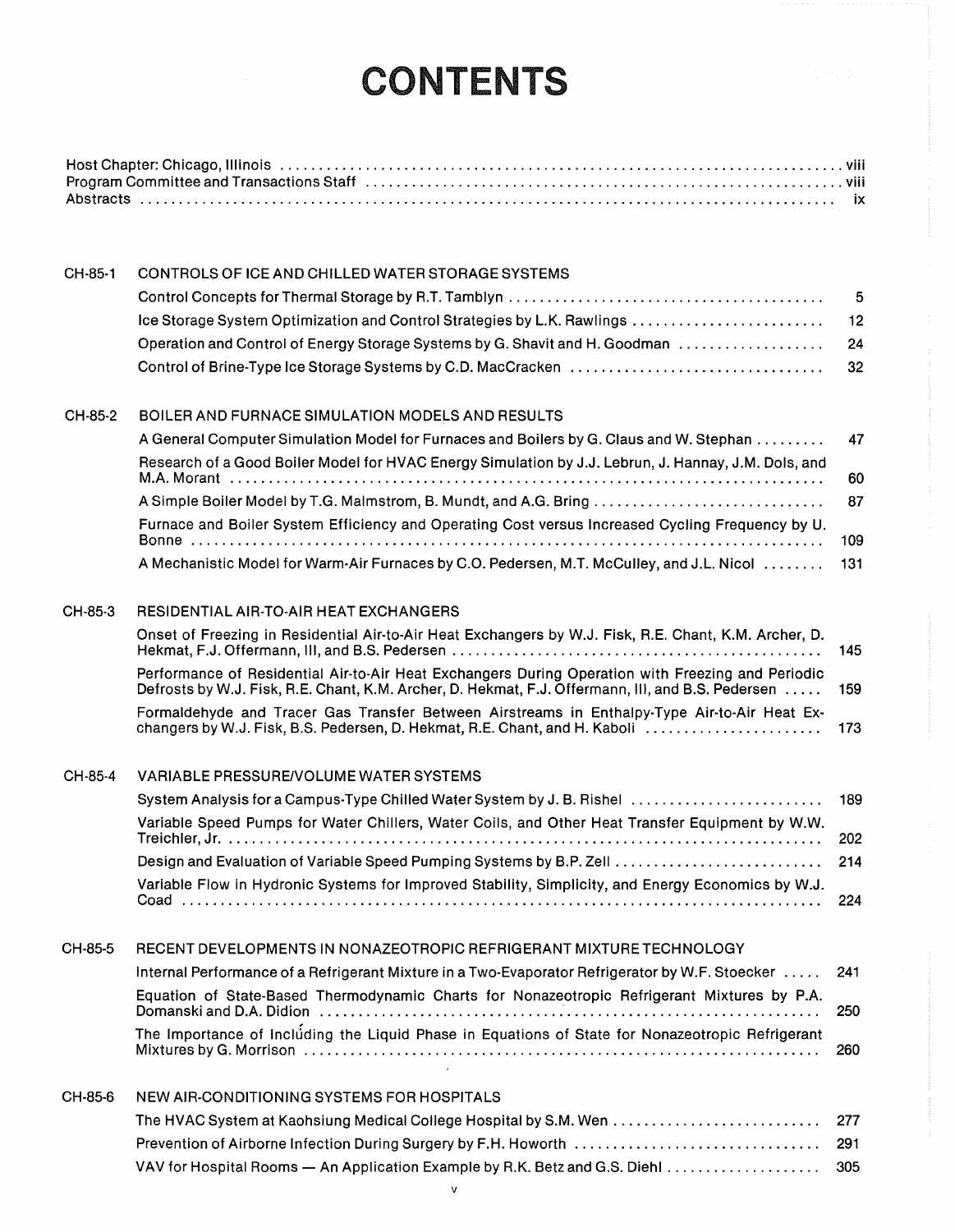| CH-85-7  | ENERGY SAVINGS WITH EVAPORATIVE COOLING                                                                                                                                                        |     |
|----------|------------------------------------------------------------------------------------------------------------------------------------------------------------------------------------------------|-----|
|          | Indirect Evaporative Cooling — Mechanical Cooling Design by R.G. Supple and D.R. Broughton                                                                                                     | 319 |
|          | The Use of Indirect Evaporative Cooling to Reduce Peak Electric Demand in New Office Buildings by                                                                                              | 329 |
|          | How About a Fancy Swamp Cooler for Computer Rooms by H.P. Becker                                                                                                                               | 342 |
| CH-85-8  | INDUSTRIAL/COMMERCIAL EXHAUST SYSTEMS                                                                                                                                                          |     |
|          | Lateral Ventilation Systems for Open Vessels by R.J. Heinsohn, K.C. Hsieh, and C.L. Merkle                                                                                                     | 361 |
|          | Laboratory Design of Energy Efficient Exhaust Hoods by S.P. Soling and J. Knapp                                                                                                                | 383 |
|          | Considerations in the Handling and Treatment of Hazardous Gases - A Consulting Firm's Perspective                                                                                              | 393 |
|          | Welding Fume and Heat Recovery: The Problem, The Solution, The Benefits by R.C. Larson                                                                                                         | 406 |
| CH-85-9  | CHANGES IN SUPERMARKET HEATING, VENTILATING, AND AIR-CONDITIONING SYSTEMS                                                                                                                      |     |
|          | The Intereffect of Supermarket Refrigeration and Air Conditioning by P. Adams, Jr.                                                                                                             | 423 |
|          | Outdoor Air Treatment for Humidity Control in Supermarkets by E.R. Whitehead                                                                                                                   | 434 |
|          | Application of a Desiccant Cooling System to Supermarkets by D.S. Calton                                                                                                                       | 441 |
|          | Evaluation of Gas-Fired Desiccant-Based Space Conditioning for Supermarkets by D.L. Manley, K.L.                                                                                               | 447 |
|          | Hybrid Desiccant Cooling Systems in Supermarket Applications by P.R. Burns, J.W. Mitchell, and W.A.                                                                                            | 457 |
| CH-85-10 | INTERNATIONAL SYMPOSIUM ON UNDERGROUND PIPING                                                                                                                                                  |     |
|          | Design of the St. Paul Hot Water Piping System by H. Nyman, D. Cramer, and J. Powers                                                                                                           | 471 |
|          | Factors Affecting District Heating Line Heat Losses by R. Huovilainen                                                                                                                          | 476 |
|          | Development of the Concept of District Heating and the Underground Piping Systems Needed by W.T.                                                                                               | 490 |
|          |                                                                                                                                                                                                | 501 |
|          | A Minimum Life Cost Strategy for Steam Trap Maintenance by J.A. Miller                                                                                                                         | 509 |
|          | CH-85-11 FIELD MEASUREMENTS OF HEAT TRANSFER IN BUILDING ELEMENTS                                                                                                                              |     |
|          | Confidence in Heat Flux Transducer Measurements of Buildings by S.N. Flanders                                                                                                                  | 515 |
|          | Technical Description: The Envelope Thermal Test Unit by M.P. Modera                                                                                                                           | 532 |
|          | In Situ Measurement of the Thermal Resistance of Building Envelopes of Office Buildings by J.B. Fang                                                                                           | 543 |
|          | The Measurement and Quantification of Thermal Bridges in Four Office Buildings by R.A. Grot, K.W.                                                                                              | 558 |
| CH-85-12 | FIELD EXPERIENCES WITH LIFE CYCLE COSTING                                                                                                                                                      |     |
|          | Testing the Economic Effectiveness of Proposed Revisions to ASHRAE Standard 90 by M.J. King and                                                                                                | 577 |
|          | The Design Concept and Demonstrated Economic Performance of a Cogeneration System At<br>California Institute of Technology's Central Heating and Cooling Plant by R.R. Hite and G.M. Fielding. | 592 |
|          | Life Cycle Costing Application for Building Energy Code Compliance by T.M. Giffin                                                                                                              | 603 |
| CH-85-13 | THE BENEFITS OF HUMIDIFICATION                                                                                                                                                                 |     |
|          | Criteria for Human Exposure to Humidity in Occupied Buildings by E.M. Sterling, A. Arundel, and T.D.                                                                                           | 611 |
|          |                                                                                                                                                                                                | 623 |
|          | Indoor Relative Humidities in Winter and the Related Absenteeism (RP-397) by G.H. Green                                                                                                        | 643 |